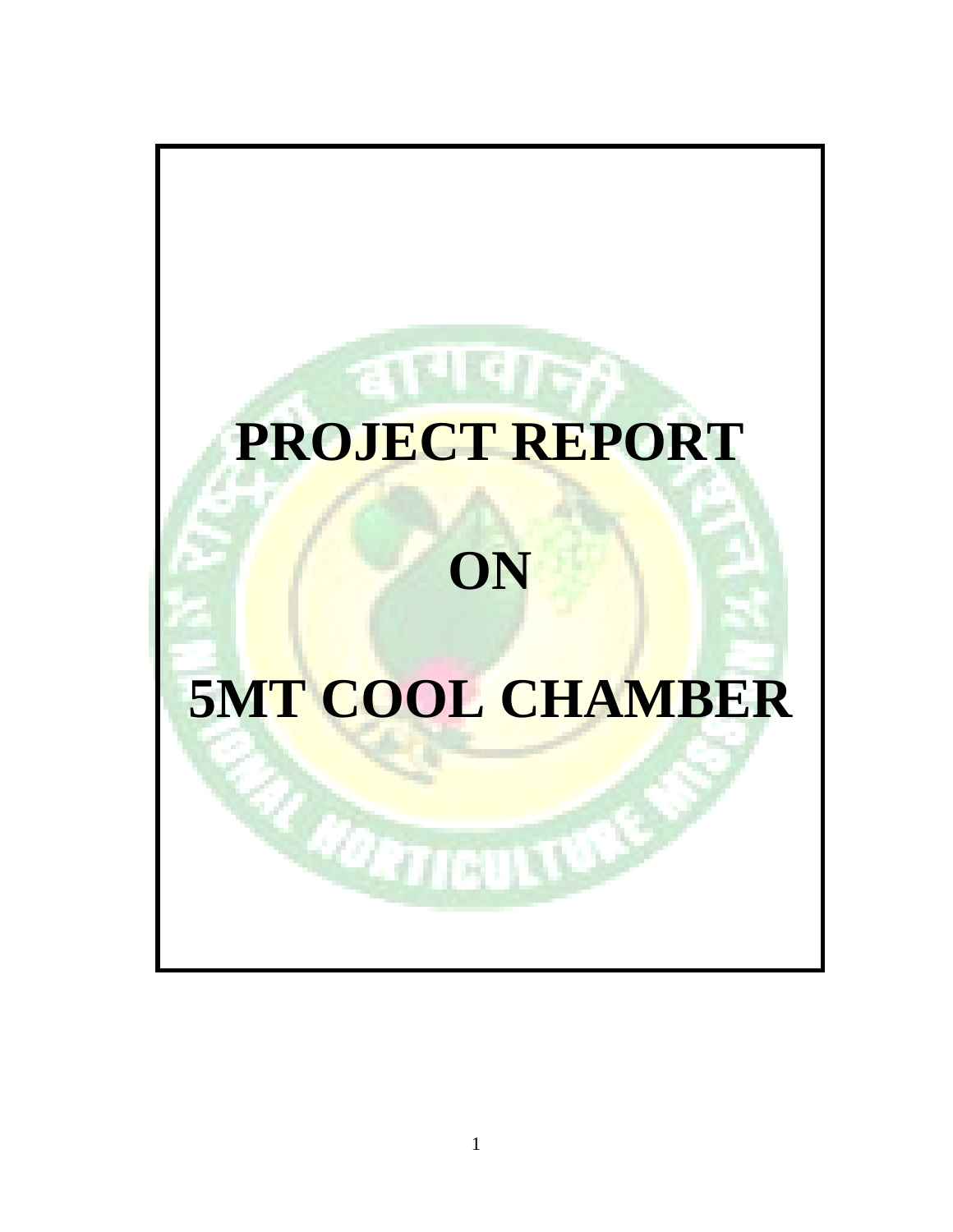## **PROJECT REPORT ON COOL CHAMBER 5 MT**

## **INTRODUCTION**

India is the largest producer of fruits and vegetables in the world scenario but the availability of fruits and vegetables per capita is significantly low because of Post Harvest loses which account for about 25% to 30% of production. Further, the quality of sizeable quantity of produces also deteriorates the moment it reaches the consumer. This happens because of perishable nature of the products. If consumption is not getting stabilized, the farmers switch over to other crops instead of going for one crop in the subsequent year, and cycle continues. Our farmers continue to remain poor even though they take risk to cultivate high value fruits and vegetables year after year. Introduction of Cold storage / Cold room facility will help them in removing the risk of distress sale and simultaneously will ensure better returns. The annual production of fruits and vegetables in the country accounts for 18 to 20% of our agriculture out put. Varied agro climatic conditions and better availability of scientific package of practices, there is a vast scope for increasing the production. The lack of cold storage / cold room facilities is one of the main bottlenecks in tapping the potential. In Orissa the cold storage facilities are very less. The cold storages, which are available in the State, are mostly to store single commodity like potato, which results in poor capacity utilization. Introduction of cold storage/cold chain facilities in the State can prove to be a boon for the horticulture farmers.

## **REQUIREMENT OF COOLING SYSTEM :**

In Orissa seventy percent population depend on Agriculture. Upliftment of those categories can improve the overall status of the State. Comparing the developed States of our country, the economic condition of farmers of our State is miserable. The economic condition of most of the people is poor out of the total farmers about 47 to 48 percent of people cultivate cabbage, beans, onion, sweet potato , Brinjal, pea etc which has a very limited period. Similarly the fruits have also limited life after harvest. Post Harvest cooling rapidly removes field heat, reduces respiratory - activity, reduce internal water, wilting, slow the growth of micro organism and reduces the production of natural ripening agent i.e. ethylene. Post Harvest cooling also provides marketing flexibility by allowing the grower to sell produce at the most appropriate time. Unavailability cooling and storage facilities makes it necessary to market the produce immediately after harvest and may result un distress sale. This can be an advantageous to growers who supply products restaurants and grocery stores or to small growers who wait to assemble truck load for transportation to other place. Post Harvest cooling can be an effective tool to deliver highest qualitative produce to the consumer. Intervention through Post Harvest cooling will help the farmers to store their produces and market them at the opportune time.

×

## **NECESSITY OF COLD ROOM IN ORISSA :**

The financial condition of the farmers does not permit to establish a cold storage having capacity of 5000 MT which is meant to store 50,000 quintals of the products in the cold storage which require crores of Rupees to establish it. The concept of cold room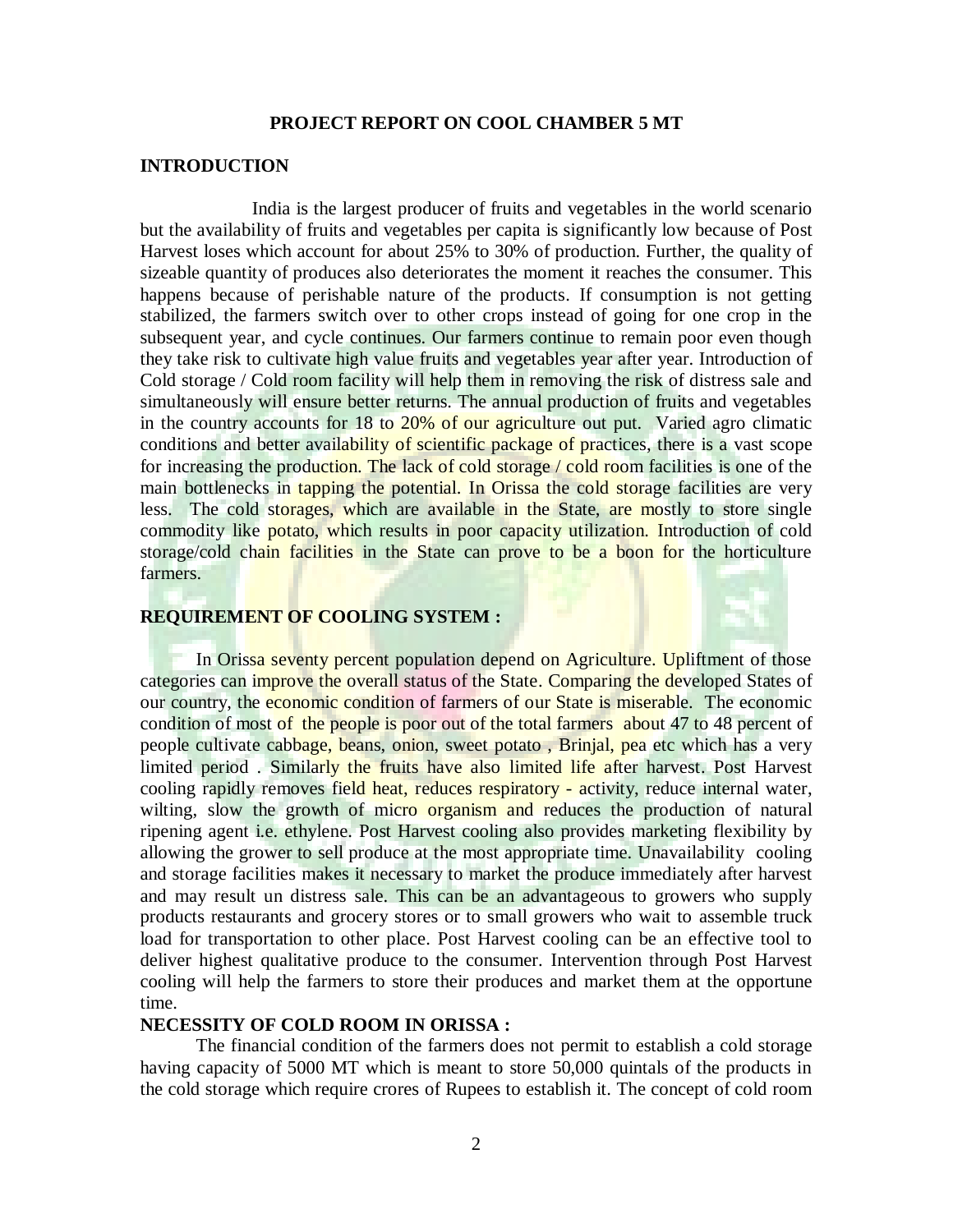is to store vegetables, fruits and flowers for shorter duration for which a small and marginal farmer can store products for shorter period and sell it without deterioration of the product. Farmers will also get appropriate value of the product. It will reduce the distress sale. The farmers can establish cold rooms having 5 MT capacity where the storing of surplus quantities may vary from 50 quintals . Since the investment of such cold room is low a farmer can easily establish a cold room to store his surplus products..

## **CONCEPT OF THE POJECT**

#### **Capacity utilization**

The capacity utilization in cold storage for fruits and vegetables is generally about 70% which is due to short storage life of the produce and availability of produce for storage throughout the year. Generally cold storage operates for 300 days in a year.

The cold storage space of the proposed project shall be primarily used for storing fruits and vegetables for short duration storage of around 1-4 weeks. Such cold storage facility would enable them for bargain for a better price of their produce at the bi-weekly /weekly wholesale markets.

INCOME: Income can be generated from cold rooms in the manner as follows:

- (a) Income of the project shall be by the way of rent paid by hirers of cold storage space on a daily charge basis. It is proposed that space rent shall be Rs.0.30 p per Kg per day.
- (b) Income of the project shall be by way of procurement and trading of vegetables and fruits.
- (c) Income of the project can be made by both the above way i.e. by way of  $50\%$ by own trading and 50% by rent basis.

## **Loading & Unloading:**

Loading of commodities in the cold chamber and subsequent unloading from cold chambers shall be by contract labourers, the charges for which will be realized from the hirers of space.

#### **Salary & wages**:

One operator can operate the cold room who can be paid an amount of Rs.5,000/ per month.

## **Chamber size:**

Size of the chamber will be of  $10^{\circ}$ -0"x 8"-0"x 8-0" for 5 MT capacity cool chamber The storage racks shall be made of M.S. channels and angles.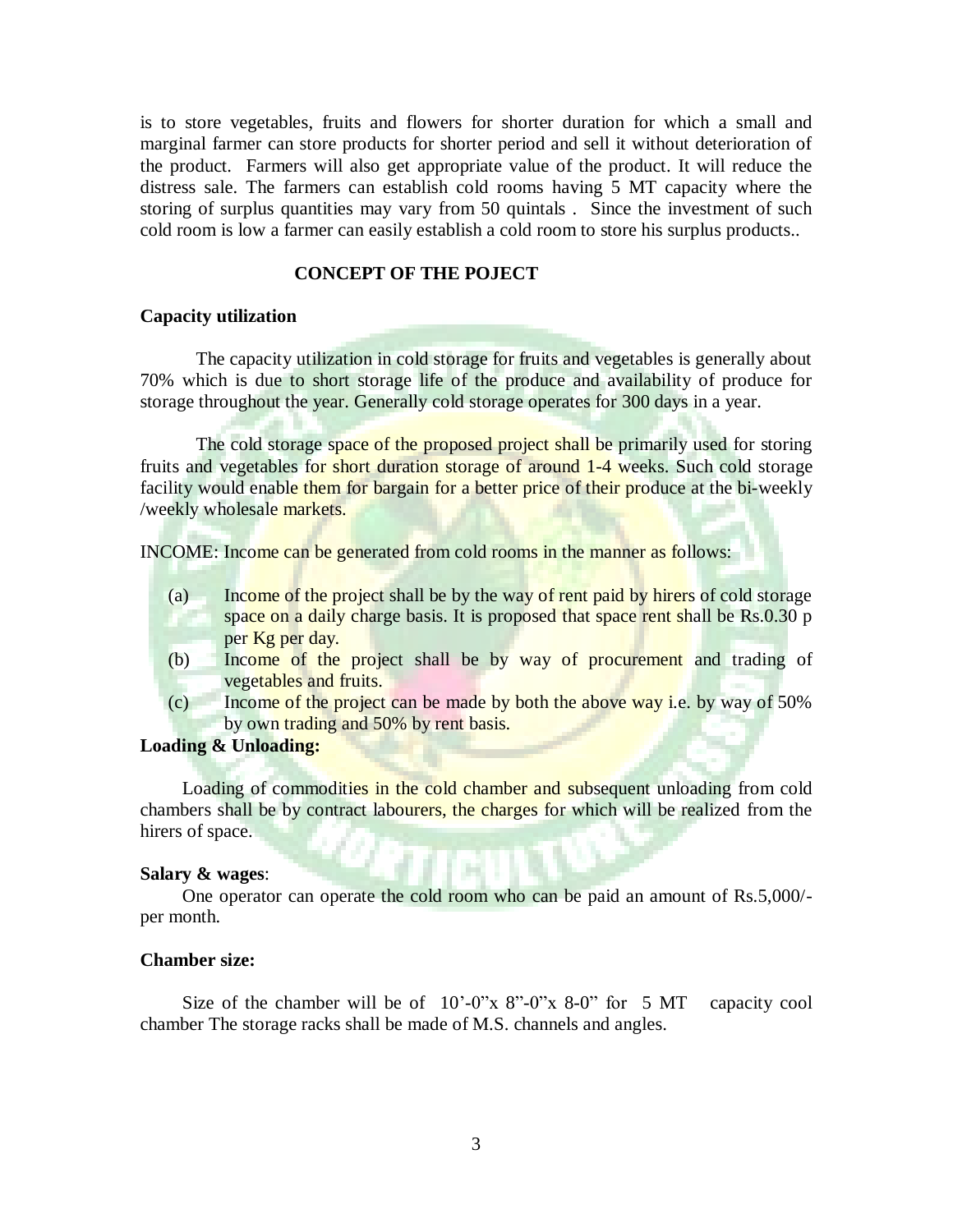## **Insulation**

60 mm thick PUF panel shall be provided for insulating the cold room walls and ceiling. 80 mm EPS slab, PCC & KOTA stone will be provided for floor insulation. For strengthening the insulation, chicken wire most will be provided with it.

## **Cooling Unit**

R-22/ R 404A refrigerant will be used for the cooling unit. Room temperature of  $2^{0}$ C to 6<sup>0</sup> C will be maintained inside the chamber. The ambient temperature will be 40<sup>0</sup> C. The total refrigerant capacity will be 20,000 BTU/hr for 5MT capacity cool chamber

## **Power Supply**

Electric load will be 3.99 KW for 5 MT. Power supply will be 230 Volt/1Ph/50 HZ.

## **Electrical Work**:

Electrical work shall include main power distribution switch board, feeder switches for cooling units, capacitors, power distribution cables, electric lighting, earthing of equipment.

## **Stand by Generator**:

Provision has to be made for stand by Generator set to meet the power requirement during load-shedding/power cuts. The generator shall have out starting device to start it in case of failure of electric supply.

## **METHODS OF STORAGE FOR FRUITS & VEGETABLES**

Refrigeration (cold store) – The ideal environmental condition for storage of fresh fruits and vegetables is the lowest temperature which does not cause chilling injury to the product. Hence, temperature control in cold storage is very important. In mechanical refrigeration, the refrigerated Gas (e.g. Ammonia, Freon etc.) takes out the heat from the chamber/store as it expands. The expanded gas is then compressed and the heat removed from the compressed gas by means of running water or circulation air over the tubes containing the hot gas. The gas is liquefied and the cycle is repeated. With such system accurate temperature control is maintained.

## **Specification of Cool Chamber/Cold Room**

The storage life of fruits and vegetables even at low temperatures in general varies between 2 to 4 weeks excepting for a few commodities like apples, oranges, potatoes, cabbage etc. In case of cold room Long term storage is not envisaged and duration of storage is likely to be 1 to 4 weeks.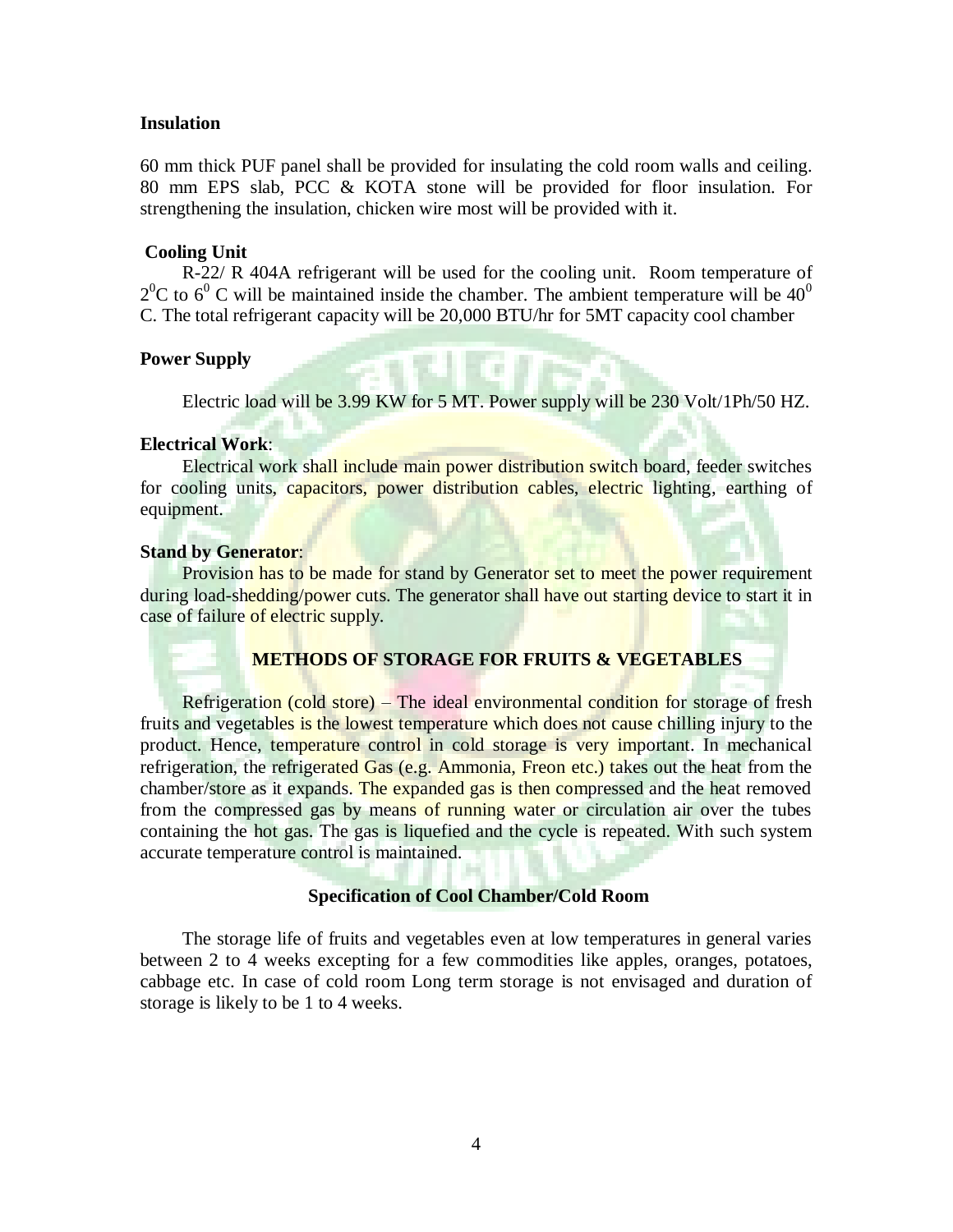## **Objective of the Scheme:**

- (i) To establish the small capacity of cool chamber / cold room in vegetable mandi / markets or in the field of farmers growing vegetables/fruits.
- (ii) To store the surplus amount of vegetables in daily market for selling the products later.
- (iii) To reduce the distress sale of the vegetables in the market.
- (iv) To develop the cold chain facility in the concerned area
- (v) To augment in case of farmers/small beneficiaries.

## **Strategy**:

To fulfill the above objectives, following strategy will be adopted.

- i) Most appropriate system will be provided to reduce the distress sale of vegetables.
- ii) Farmers will get profit by selling the vegetables in the market in subsequent days.
- iii) Capacity building of farmers and field functionaries will be taken up through training and demonstrations with active participation of refrigerated company.
- iv) Information and communication technology will be deployed extensively for ensuring transparency in the implementation process and effective monitoring of the scheme.

## **Pattern of Assistance**:

- a) Subsidy @ 40% of the cost with maximum limitation will be provided under PHM of NHM.
- b) The balance 60 percent amount is to be borne by the beneficiary.

## **The implement agency would have the following functions:**

- (a) To disburse financial assistance to the beneficiary as per the guide lines of PHM scheme.
- (b) To furnish utilization certificate and monthly progress reports.
- (c) To disburse financial assistance after the date of installation of machinery.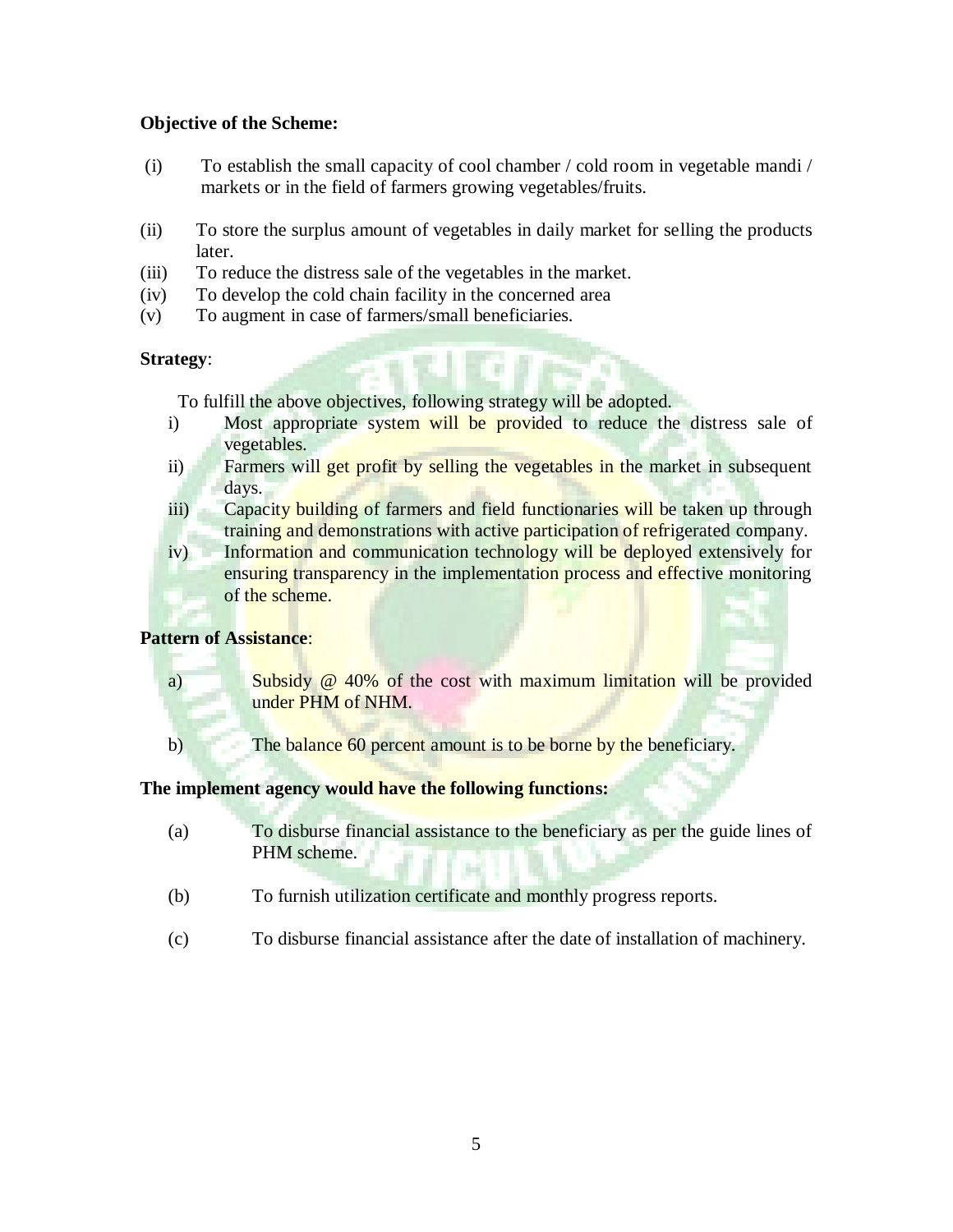| <b>SI</b><br>no. | <b>Description</b>                      | Specification                                                                        |
|------------------|-----------------------------------------|--------------------------------------------------------------------------------------|
| 1                | <b>Room Dimension</b>                   | $10 \text{ft}^{(L)} \times 8 \text{ft}^{(B)} \times 8 \text{ft}^{(H)}$ (Internal)    |
| $\overline{2}$   | Room temperature                        | $4^{0}$ ( $\pm$ 2 °C)                                                                |
| 3                | Humidity                                | 85 to 90% RH                                                                         |
| 4                | <b>Ambient Temperature</b>              | $43^{\circ}$ C                                                                       |
| 5                | Material to be stored                   | Fresh fruits & vegetables                                                            |
| 6                | Product unit                            | 5 MT                                                                                 |
| 7                | Product incoming rate                   | 33% (1650 kg per day)                                                                |
| 8                | Product entry<br>temperature            | $28-35$ <sup>0</sup> C                                                               |
| 9                | Pull down times                         | 24hrs/Batch                                                                          |
| 10               | Insulation                              | 60 mm PUF with 0.5 mm pre painted CRCA<br>sheet as external finish & internal finish |
| 11               | <b>FLOOR</b>                            | 60 mm thick PUF slab over kota & PCC                                                 |
| 12               | Hinge door                              | $34'' \times 78'' = 1$ nos                                                           |
| 13               | <b>Refrigeration unit</b><br>(capacity) | 24000 btu / hr @ $4^{\circ}$ C, Room Temp & 43 $^{\circ}$ C<br>ambient temp.         |
| 14               | No of units                             | 10,000 btu / hr x 2 nos.                                                             |
| 15               | Refrigerant                             | R-22 / R404A                                                                         |
| 16               | Compressor                              | Reciprocating                                                                        |

# **BASIS OF DESIGN FOR COOL CHAMBER 5 MT**

## **COST OF 5 MT OF COOL CHAMBER**

| <b>Sl. No.</b> | <b>Description</b>                                                           | <b>Remarks</b>       |
|----------------|------------------------------------------------------------------------------|----------------------|
|                | Cool chamber size                                                            | 5MT                  |
| $\overline{2}$ | Dimension (Internal)                                                         | 10ft x 8ft x 8ft     |
| 3              | Cost of machinery                                                            | $Rs.3,70,000/$ -     |
| $\overline{4}$ | Civil cost 120 sqft $@$ 600/- per sqft                                       | Rs.72,000/-          |
| 5              | Cost of generator, insurance, electrical<br>accessories, plastic crates, tax | Rs.3,40000/-         |
| 6              | Misc                                                                         | Rs.8,000/-           |
|                | <b>Total</b>                                                                 | <b>Rs.7.90 lakhs</b> |

**N.B-The cost is indicative one, which is a reference only**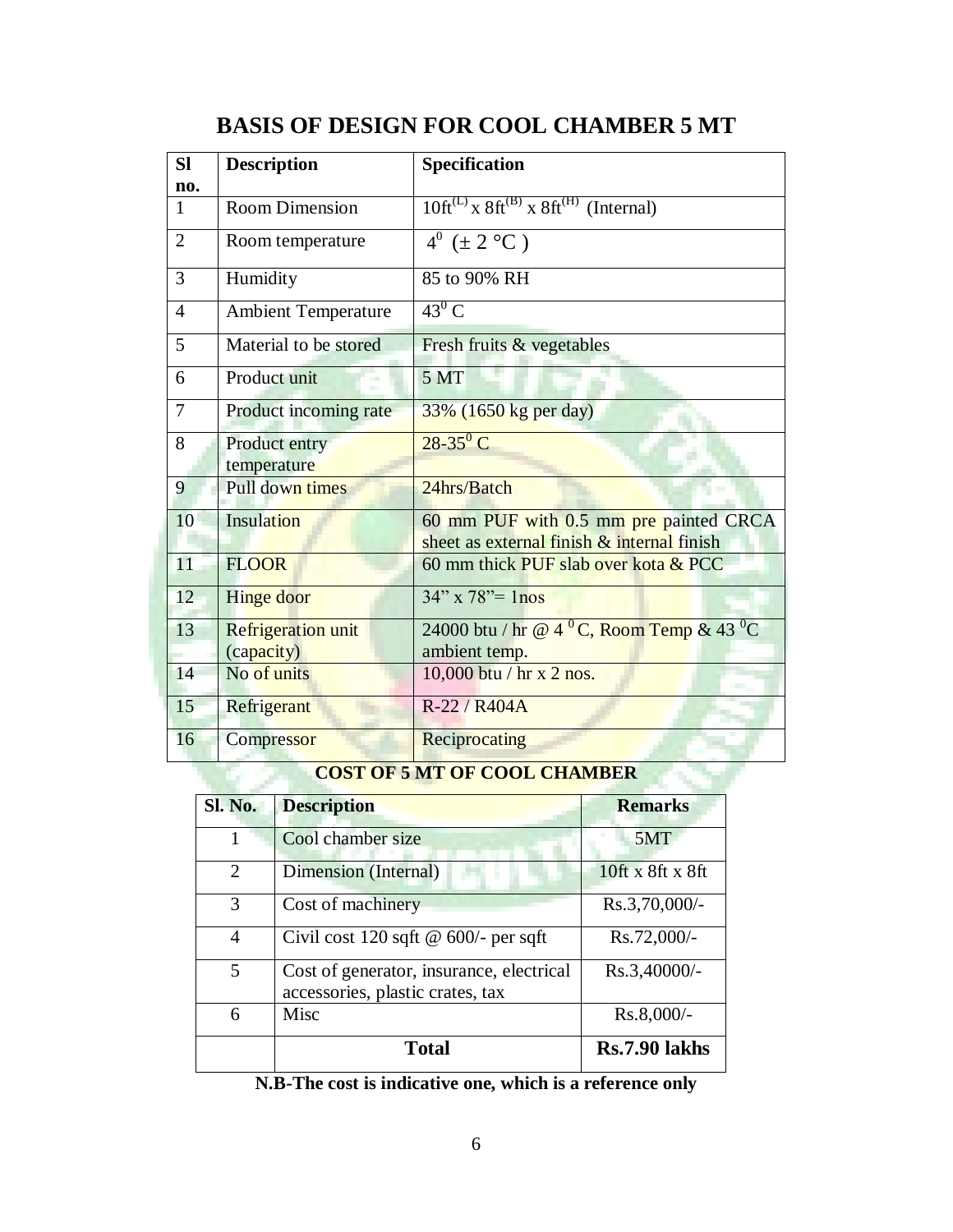| Sl. No.        | Particulars                         | Specifications                  |
|----------------|-------------------------------------|---------------------------------|
| 1              | Capacity                            | 5 MT                            |
| $\overline{2}$ | Outside temperature                 | 43 °C                           |
| 3              | Cold room temperature               | $\overline{4}$ °C ( $\pm$ 2 °C) |
| $\overline{4}$ | Outside moisture                    | 50 %                            |
| 5              | Type                                | Pre-fabricated room with floor  |
| 6              | Internal room dimension             | 10ft x 8ft x 8ft                |
| 7              | Insulation                          | Poly-urethane foam              |
| 8              | <b>Insulating surface</b>           | 60mm thick                      |
| 9              | Turn over                           | Long storage                    |
| 10             | Man powers                          | $2$ nos.                        |
| 11             | Light                               | 160 watt                        |
| 12             | Motor power                         | 225 watt                        |
| 13             | Motor running period                | 24hrs/day                       |
| 14             | Product                             | Fruits & Vegetables             |
| 15             | <b>Process</b>                      | <b>Fresh product storage</b>    |
| 16             | <b>Product entering temperature</b> | 28 °C                           |
| 17             | <b>Product leaving temperature</b>  | $4^{\circ}C (\pm 2^{\circ}C)$   |
| 18             | Daily turnover                      | 33 %                            |
| 19             | Process period                      | 24 hrs                          |
| 20             | <b>Density</b>                      | 145 kg/cum                      |
| 21             | Running compressor                  | 18h/day                         |

# **CALCULATION OF THE REFRIGERATING POWER**

# **CALCULATION RESULTS**

| <b>Sl. No.</b>         | <b>Particulars</b>      | <b>Specifications</b> |
|------------------------|-------------------------|-----------------------|
| $\mathbf{\mathcal{V}}$ | <b>Ambient losses</b>   | 15438 watt/24hr       |
| $\overline{2}$         | Infiltration due to use | 8030 watt/24hr        |
| 3                      | <b>Lighting load</b>    | 320 watt/24hr         |
| 4                      | Motor load              | 5396 watts/24hr       |
| 5                      | Product load            | 40981 watt/24hr       |
| 6                      | Personal load           | 1013 watt/24hr        |
| 7                      | <b>Total Load</b>       | 71178 watt/24hr       |
| 8                      | Unit per hr             | 3994 watt             |